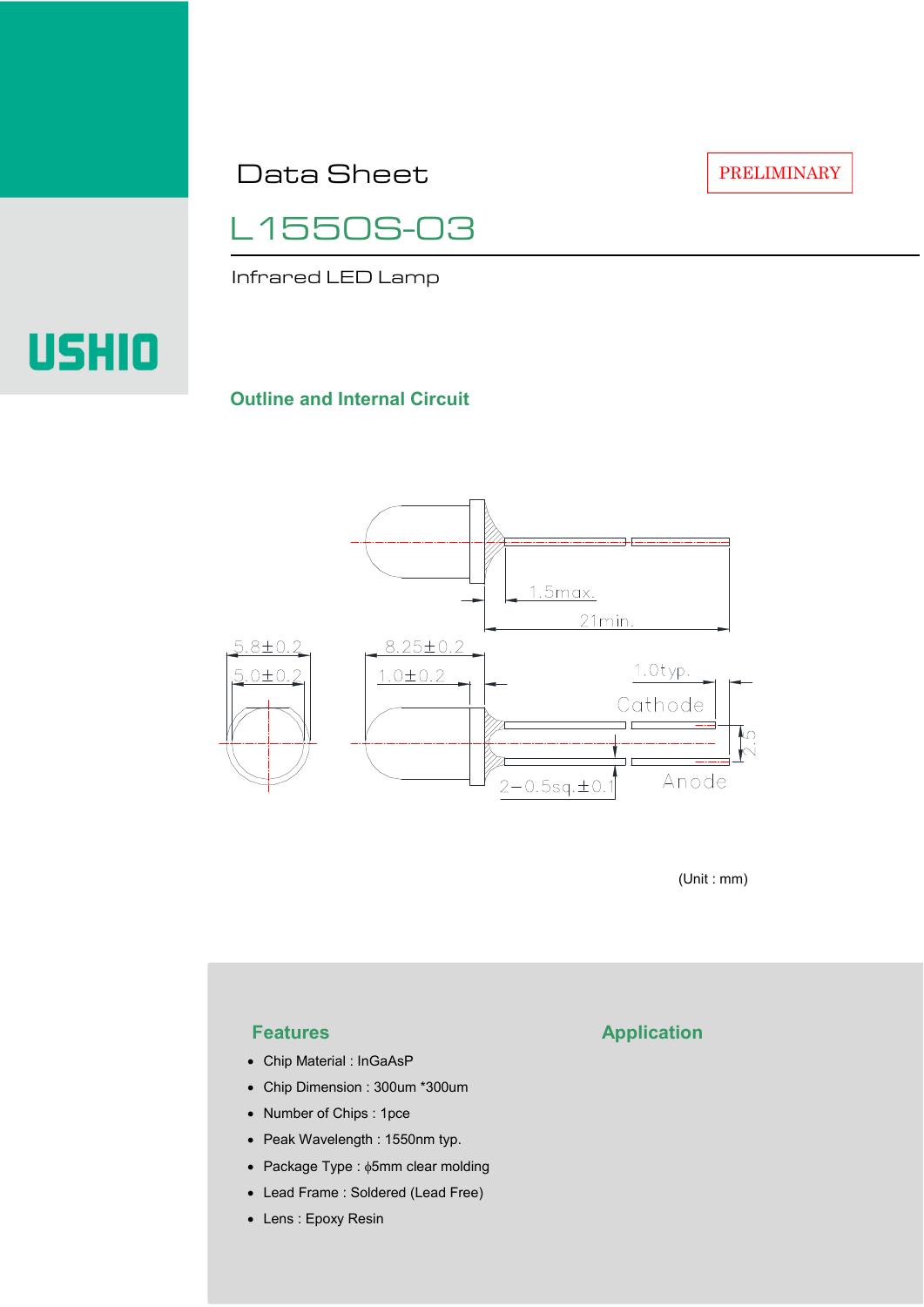

#### **Absolute Maximum Ratings (Tc=25°C)**

| <b>Item</b>                  | <b>Symbol</b> | <b>Ratings</b>  | <b>Unit</b> |
|------------------------------|---------------|-----------------|-------------|
| Power Dissipation            | <b>PD</b>     | 130             | mW          |
| <b>Forward Current</b>       | IF            | 100             | mA          |
| <b>Pulse Forward Current</b> | <b>IFP</b>    | 1000            | mA          |
| Reverse Voltage              | VR.           | $\overline{5}$  | $\vee$      |
| <b>Thermal Resistance</b>    | Rthja         | 250             | K/W         |
| Junction Temperature         | Tj            | 120             | $^{\circ}C$ |
| <b>Operating Temperature</b> | Topr          | $-40 \sim +100$ | $^{\circ}C$ |
| Storage Temperature          | Tstg          | $-40 - +100$    | $^{\circ}C$ |
| <b>Soldering Temperature</b> | <b>TSOL</b>   | 265             | $^{\circ}C$ |

‡Pulse Forward Current condition : Duty 1% and Pulse Width=10us.

‡Soldering condition : Soldering condition must be completed with 3 seconds at 265°C.

### **Optical and Electrical Characteristics (Tc=25°C)**

| <b>Parameter</b>            | <b>Symbol</b>    | <b>Min</b> | <b>Typ</b> | <b>Max</b> | <b>Unit</b> | <b>Test Condition</b> |
|-----------------------------|------------------|------------|------------|------------|-------------|-----------------------|
| Forward Voltage             | <b>VF</b>        |            | 0.9        | 1.3        | $\vee$      | IF=50mA               |
|                             | <b>VFP</b>       |            | 1.7        |            |             | $IFP=1A$              |
| <b>Total Radiated Power</b> | P <sub>O</sub>   |            | 3.8        |            | mW          | $IF=50mA$             |
|                             |                  |            | 21         |            |             | $IFP=1A$              |
| Radiant Intensity           | IE               |            | 49         |            | mW/sr       | $IF=50mA$             |
|                             |                  |            | 270        |            |             | $IFP=1A$              |
| Peak Wavelength             | $\lambda$ p      | 1500       |            | 1600       | nm          | $IF=50mA$             |
| <b>Half Width</b>           | $\Delta \lambda$ |            | 120        |            | nm          | $IF=50mA$             |
| Viewing Half Angle          | $\theta$ 1/2     |            | ±13        |            | deg.        | $IF=50mA$             |
| <b>Rise Time</b>            | tr               |            | 30         |            | ns          | $IF=50mA$             |
| Fall Time                   | tf               |            | 70         |            | ns          | $IF=50mA$             |

‡Radiated Power is measured by G8370-85.

‡Radiant Intensity is measured by Ando Optical Multi Meter AQ2140 & AQ2742.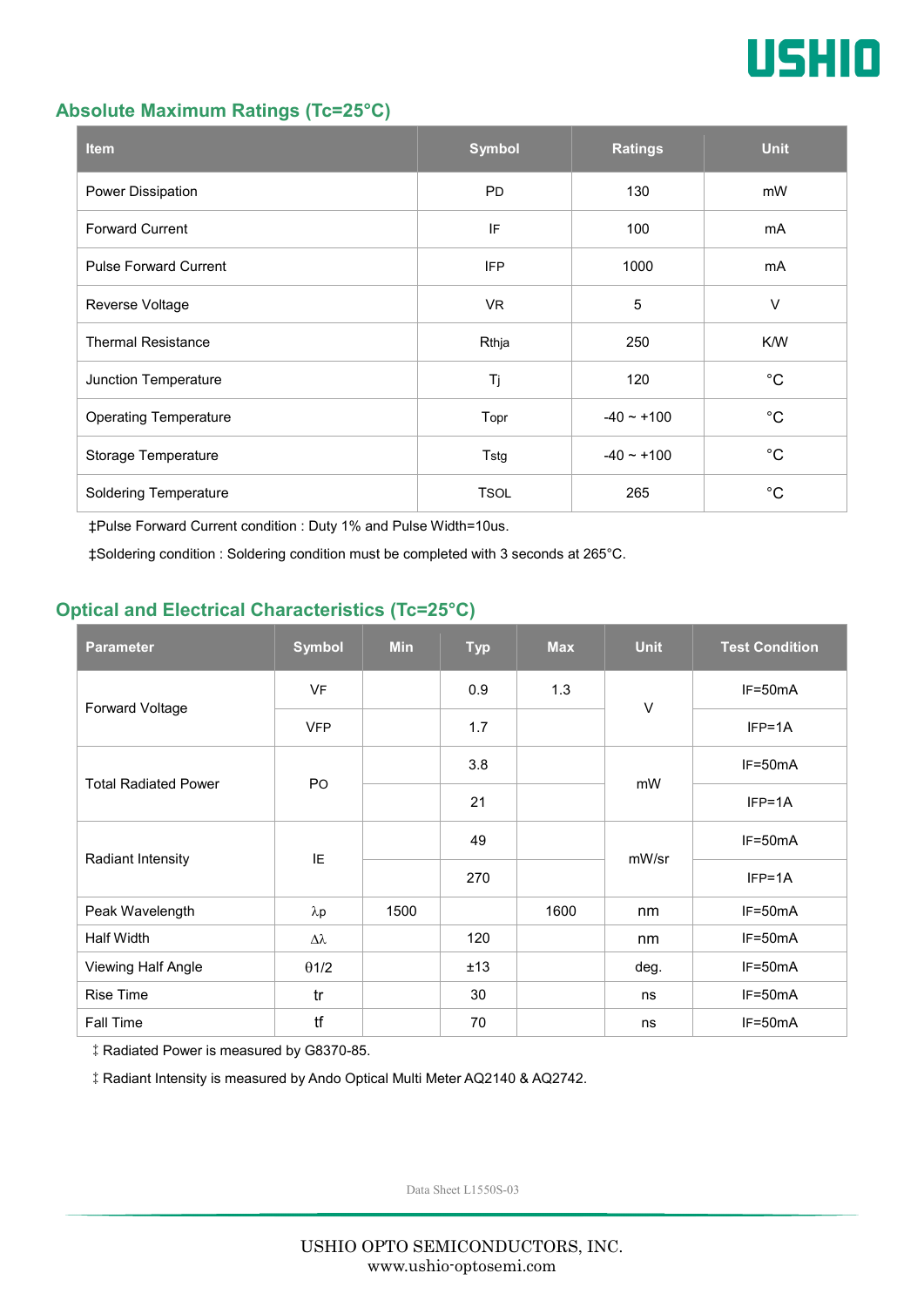

#### **Typical Characteristic Curves**

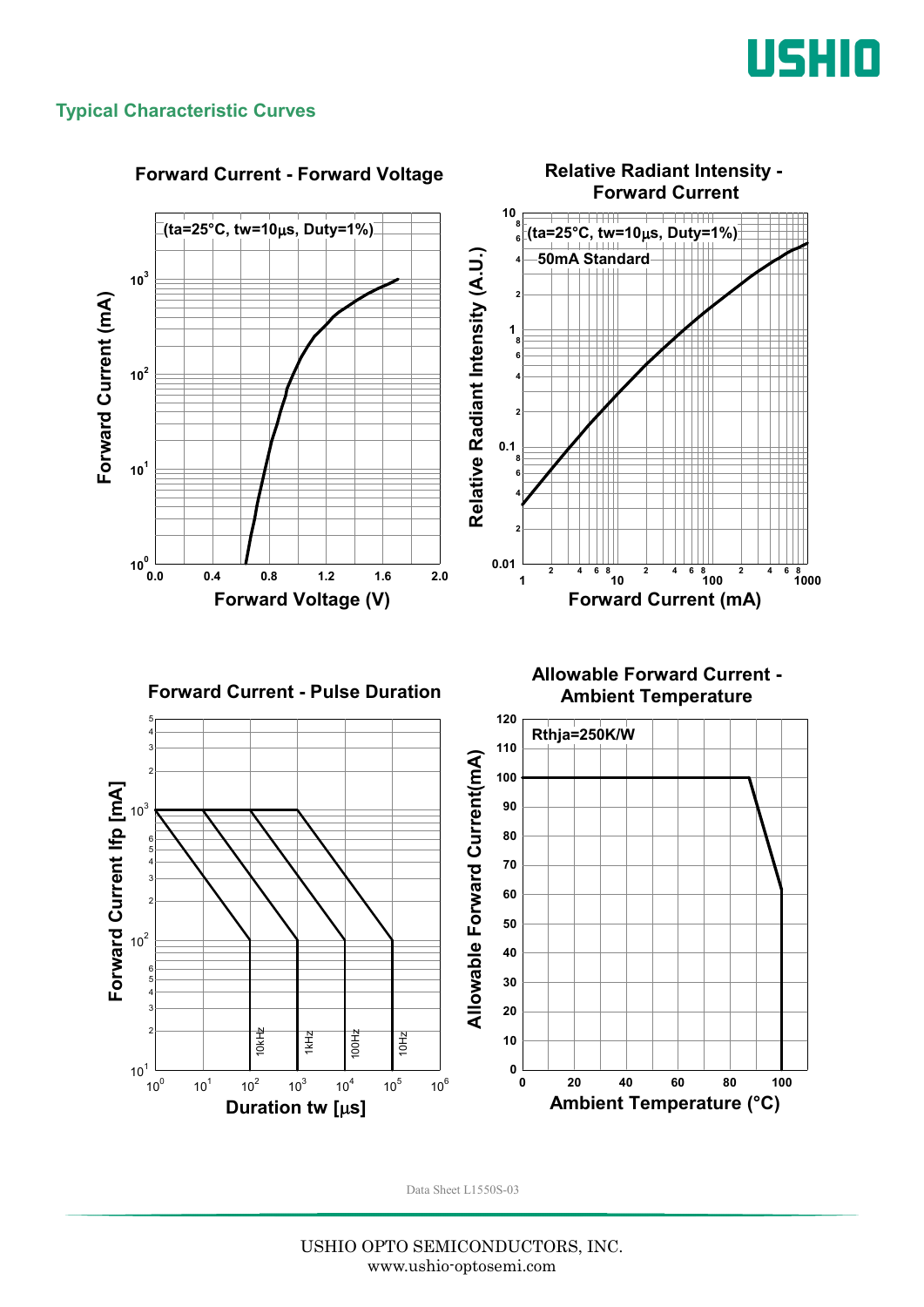



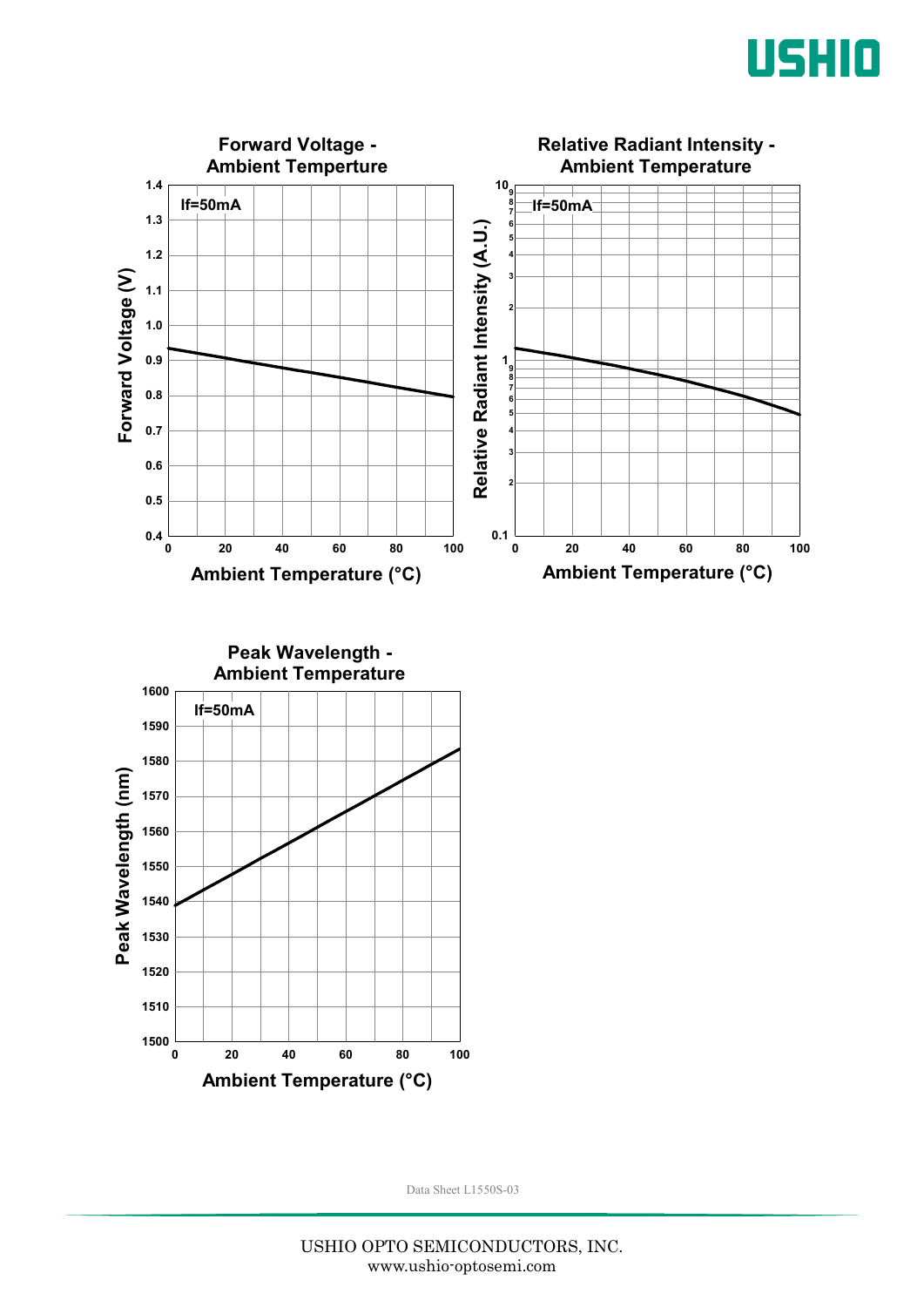